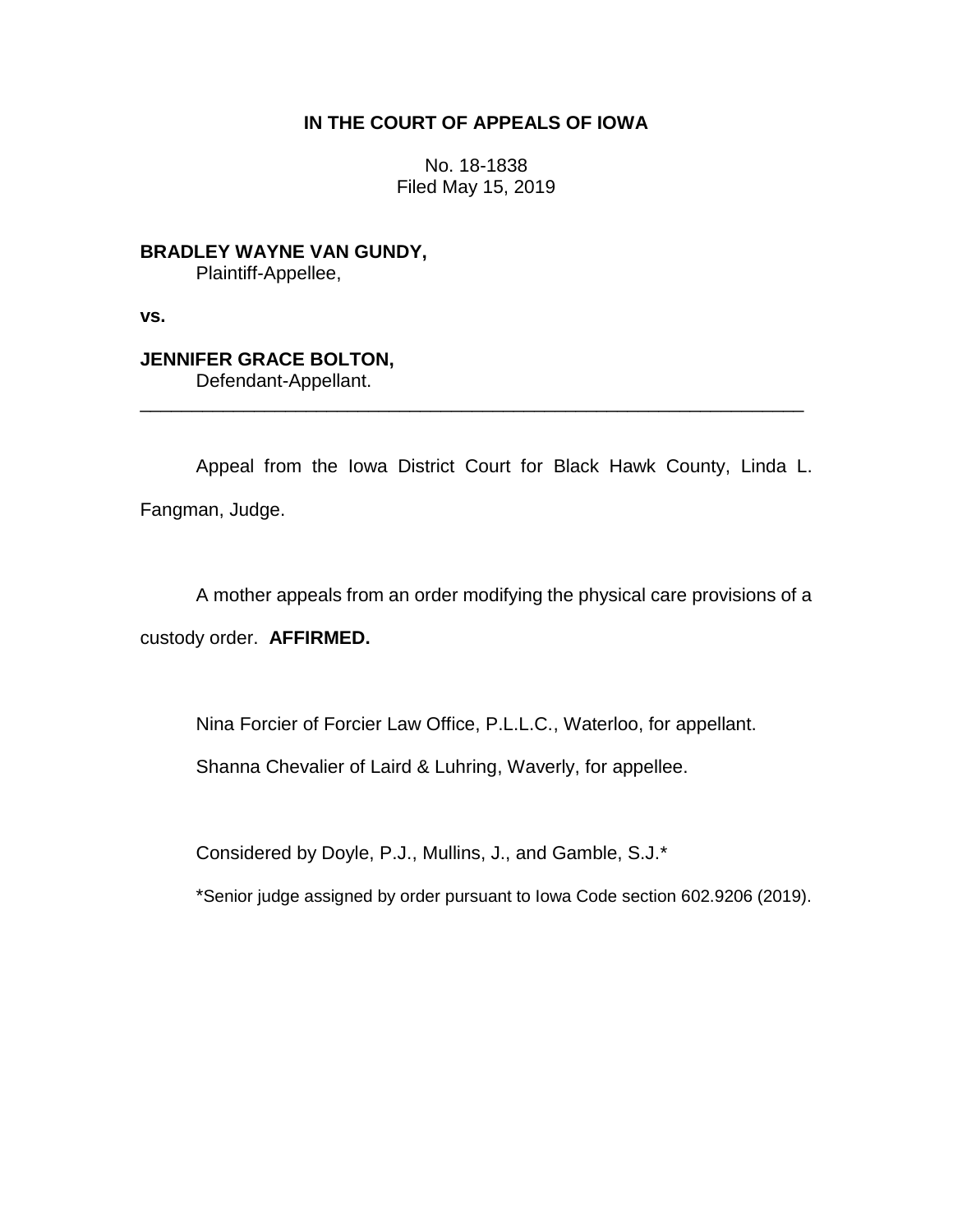## **GAMBLE, Senior Judge.**

Jennifer Bolton appeals from an order modifying the physical care arraignment between herself and Bradley (Brad) Van Gundy granting Brad physical care of their daughter, O.V.G. On appeal, Jennifer argues the district court erred in determining it was in O.V.G.'s best interest to place physical care with Brad. She also argues the court erred in denying her request for attorney fees and requests appellate attorney fees. Brad also requests appellate attorney fees.

## **I. Background Facts and Proceedings.**

Jennifer and Brad are the never-married parents of O.V.G., age seven at the time of trial. When the parties began their relationship, Jennifer had three children from prior relationships and was married to another man. After the parties' romantic relationship ended, they entered into a stipulated agreement providing for joint physical care of O.V.G. However, the parties largely ignored the terms of the stipulation and employed a flexible care schedule that worked well for them. Both lived in the Waterloo/Cedar Falls area and open-enrolled O.V.G. in the Cedar Falls school district.

Both parents entered into new relationships. Jennifer lived with at least three different men, married and divorced her third husband, and then remarried Nathan Bolton, the man to whom she was legally married while pregnant with O.V.G. Jennifer also had three more children, two from a sperm donor while married to her third husband and one with Nathan after they remarried. Brad lived with another woman and her daughter for roughly six months. Then his girlfriend and her daughter moved into his home approximately five years before trial.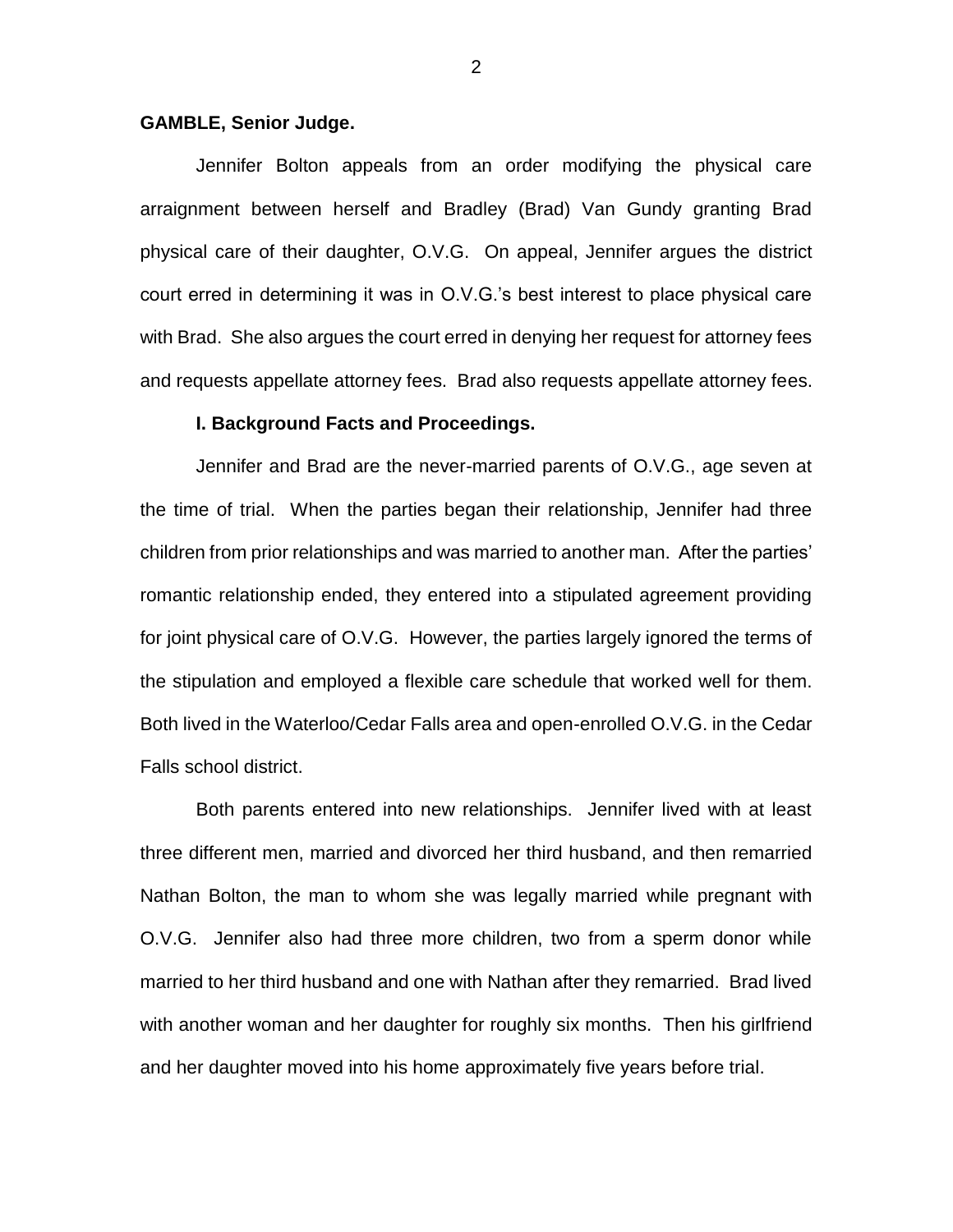Jennifer became concerned about one of her older children, who was living in the Des Moines area with his father and step-mother, and determined she needed to move closer to the child. She informed Brad of her plan to move her family via text message, indicating she expected the move to occur in roughly six months. However, Jennifer sold her business and her home sooner than expected. Jennifer's family moved to Ankeny just three months later. Around this time, Jennifer and Brad's relationship began to deteriorate. Initially, Jennifer wanted O.V.G. to move with her to Ankeny at the end of the school year and spend more time with Brad on the weekends and in the summer to compensate. Brad wanted O.V.G. to live with him so that she could continue to attend the same school and be near both his and Jennifer's extended family.

As a result, Brad petitioned for modification and sought an emergency temporary order to prevent Jennifer from moving O.V.G. to Ankeny. The district court granted Brad's request for a temporary order. Pursuant to the temporary order, O.V.G. stayed with Brad in the Waterloo area, and Jennifer exercised visitation with O.V.G.. O.V.G. began school in the Cedar Falls district in August, so Jennifer requested O.V.G. be placed with her at the end of the fall semester to ease the transition back to her physical care. The matter proceeded to trial, and the court found Jennifer's move amounted to a material and substantial change in circumstance and it was in O.V.G.'s best interest for Brad to retain physical care of her. Jennifer now appeals. Additional facts will be set forth as necessary to address the issues raised on appeal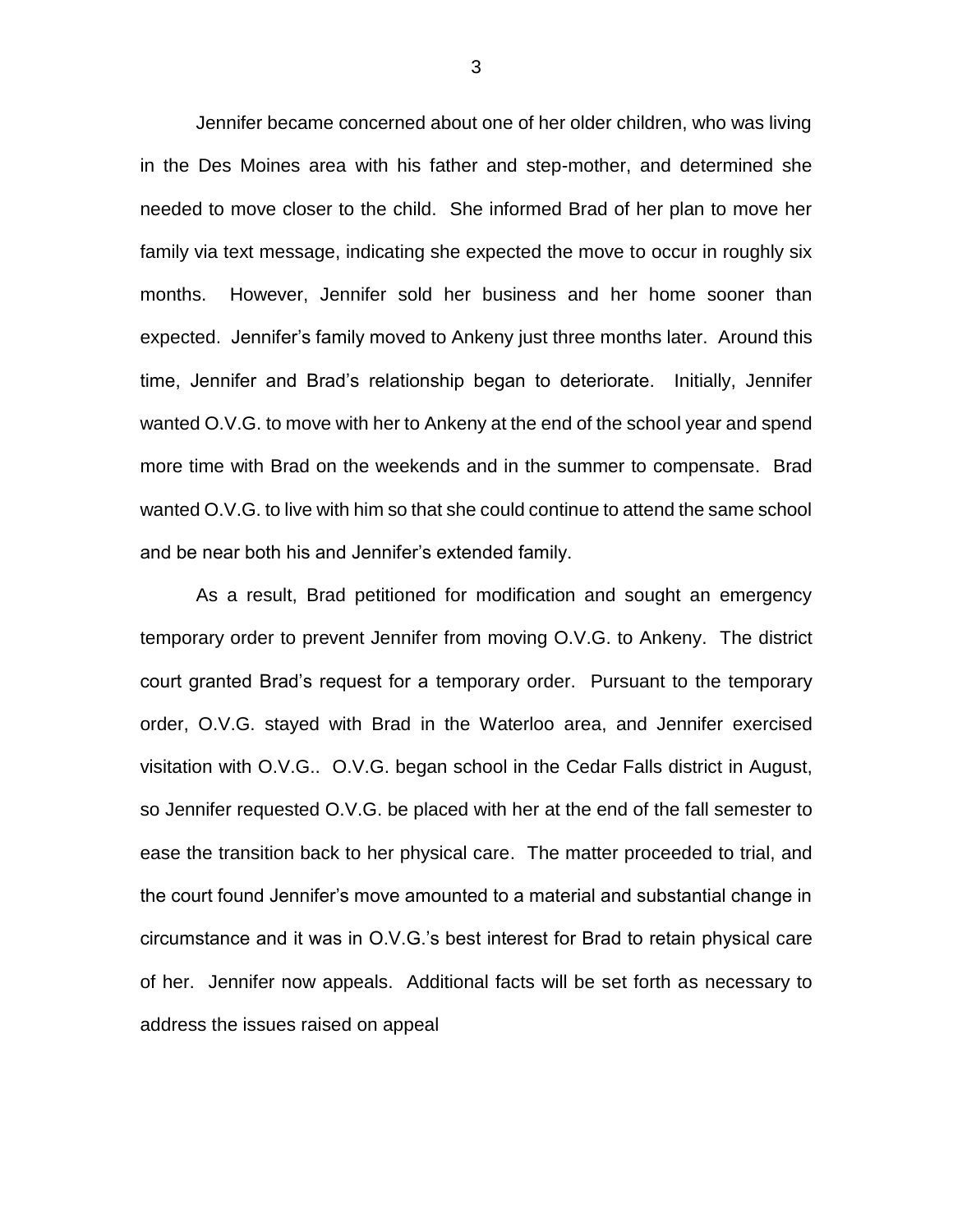## **II. Scope and Standards of Review.**

Actions to modify physical care of a child are reviewed de novo. *See* Iowa R. App. P. 6.907 (stating equitable proceedings are reviewed de novo); *Melchiori v. Kooi*, 644 N.W.2d 365, 368 (Iowa Ct. App. 2002). When considering whether to modify physical care provisions, the analysis is the same regardless of whether the parents were ever married. *See* Iowa Code § 600B.40(2) (2018). "Prior cases have little precedential value, and we must base our decision primarily on the particular circumstances of the parties presently before us." *Melchiori*, 644 N.W.2d at 368. However, the district court is afforded deference for institutional and pragmatic reasons. *Hensch v. Mysak*, 902 N.W.2d 822, 824 (Iowa Ct. App. 2017). Accordingly, we give weight to the district court's factual findings and will affirm the district court's ruling unless it "failed to do substantial equity." *See id.*

The denial of attorney fees is reviewed for an abuse of discretion. *See* Iowa Code § 600B.26 ("[T]he court *may* award the prevailing party reasonable attorney fees." (emphasis added)); *In re Marriage of Francis*, 442 N.W.2d 59, 67 (Iowa 1989). "The court has considerable discretion in awarding attorney fees." *In re Marriage of Schenkelberg*, 824 N.W.2d 481, 488 (Iowa 2012).

## **III. Discussion.**

#### **A. Physical Care.**

"The general principles guiding our adjudication of petitions for modification of dissolution decrees are well-established." *In re Marriage of Hoffman*, 867 N.W.2d 26, 32 (Iowa 2015). Before we may consider whether the district court correctly modified the physical care arrangement, we must first consider whether a material and substantial change in circumstance occurred to warrant a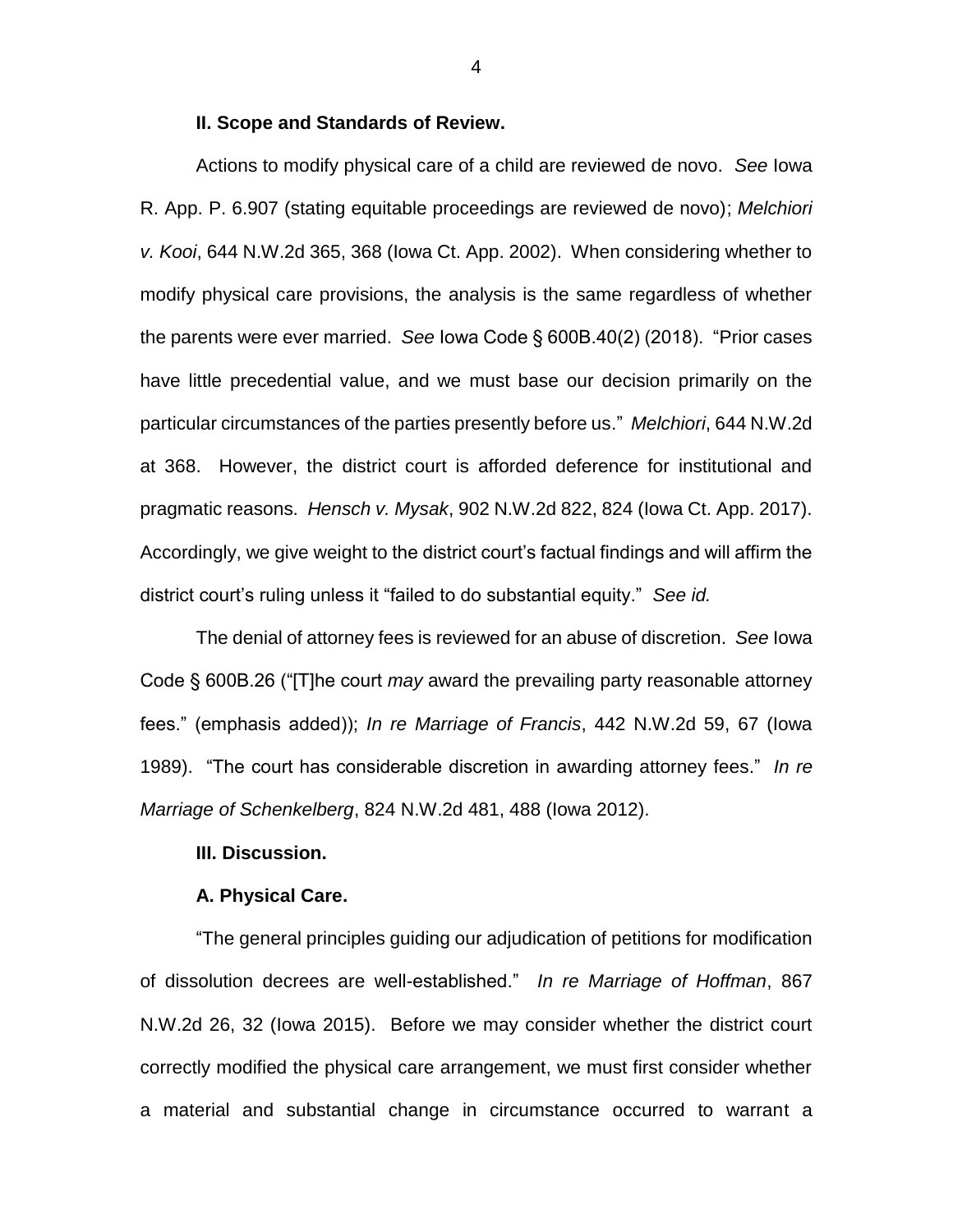modification. *See Hoffman*, 867 N.W.2d at 32; *Melchiori*, 644 N.W.2d at 368 ("Courts are empowered to modify the custodial terms of a paternity decree only when there has been a substantial change in circumstances since the time of the decree, not contemplated by the court when the decree was entered, which was more or less permanent, and relates to the welfare of the child."). As the petitioner, Brad's burden to show a material and substantial change in circumstance is a heavy one, "undergirding the fundamental policy that 'once custody of [a] child[ ] has been fixed it should be disturbed only for the most cogent reasons.'" *Hoffman*, 867 N.W.2d at 32 (quoting *In re Marriage of Frederici*, 338 N.W.2d 156, 158 (Iowa 1983)) As the district court concluded, and the parties conceded, we conclude Jennifer's move amounts to a material and substantial change in circumstance not contemplated by the district court at the time of the original stipulation—satisfying this threshold requirement.

When considering what, if any, modification is necessary in light of the changed circumstance we focus on what physical care arrangement would be in O.V.G.'s best interest. *See id.* ("The children's best interest is the 'controlling consideration.'"). "Utilizing the best-interest standard 'provides the flexibility necessary to consider unique custody issues on a case-by-case basis.'" *Id.* (quoting *In re Marriage of Hansen*, 733 N.W.2d 683, 696 (Iowa 2007)). The bestinterest standard provides for a variety of factors for the court to consider when reaching a physical care determination. *See* Iowa Code § 598.41(3) (listing factors); *In re Marriage of Winter*, 223 N.W.2d 165, 16–67 (Iowa 1974) (listing factors). Given the increased distance between Brad and Jennifer's homes, it is not realistic to maintain a joint physical care arrangement, and we are required to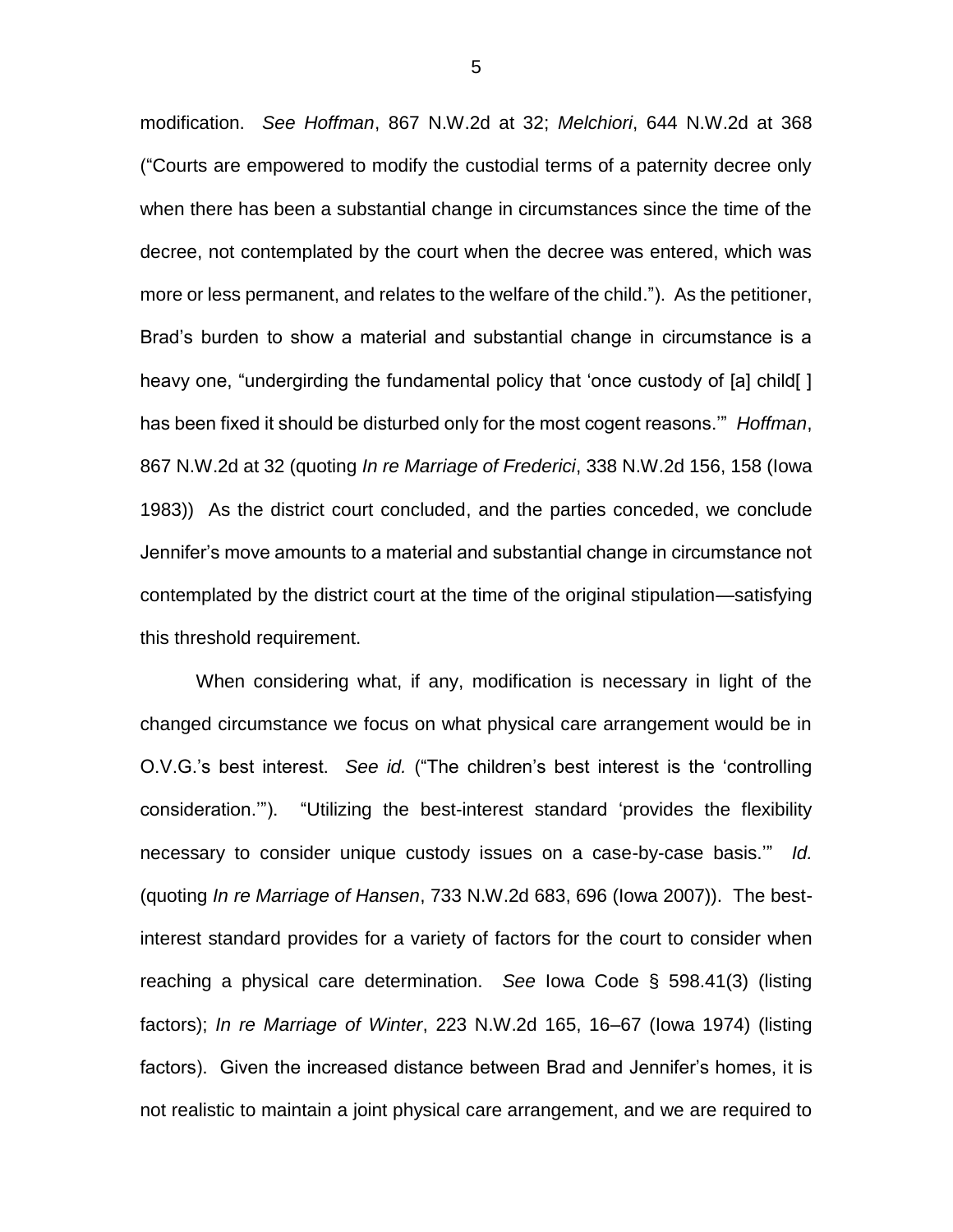determine which parent should retain physical care of O.V.G. while the other is awarded visitation. *See In re Marriage of Hynick*, 727 N.W.2d 575, 579 (Iowa 2007) ("When joint physical care is not warranted, the court must choose one parent to be the primary caretaker, awarding the other parent visitation rights."). Because Jennifer and Brad previously enjoyed joint physical care, we find both were already deemed suitable physical care givers. *See Melchiori*, 644 N.W.2d at 368-69.

We must consider the best-interest factors enumerated in Iowa Code section 589.41(3) and *Winter* to determine which parent will be better suited to minister to O.V.G.'s needs. *See Frederici*, 338 N.W.2d at 160. Historically, Brad and Jennifer co-parented effectively. Both parents shouldered the burden of raising O.V.G. together, often delegating certain tasks to one parent. For example, Jennifer delegated O.V.G.'s involvement in extracurricular activities to Brad. Brad deferred to Jennifer regarding O.V.G.'s medical appointments. The parties performed other parenting duties together, like attending school conferences. As a result, the parent assuming physical care will be required to assume duties previously delegated to the other parent.

On de novo review, we agree with the district court's conclusion that O.V.G. is best served by Brad retaining physical care. While both parents have maintained a close relationship with O.V.G. and affirmatively assumed various parenting duties, Brad has provided a more stable home life than Jennifer and is likely to continue to do so. He has introduced fewer people into his home than Jennifer has hers and remained in the same home since entry of the original stipulation. By contrast, Jennifer has moved multiple times, lived with at least three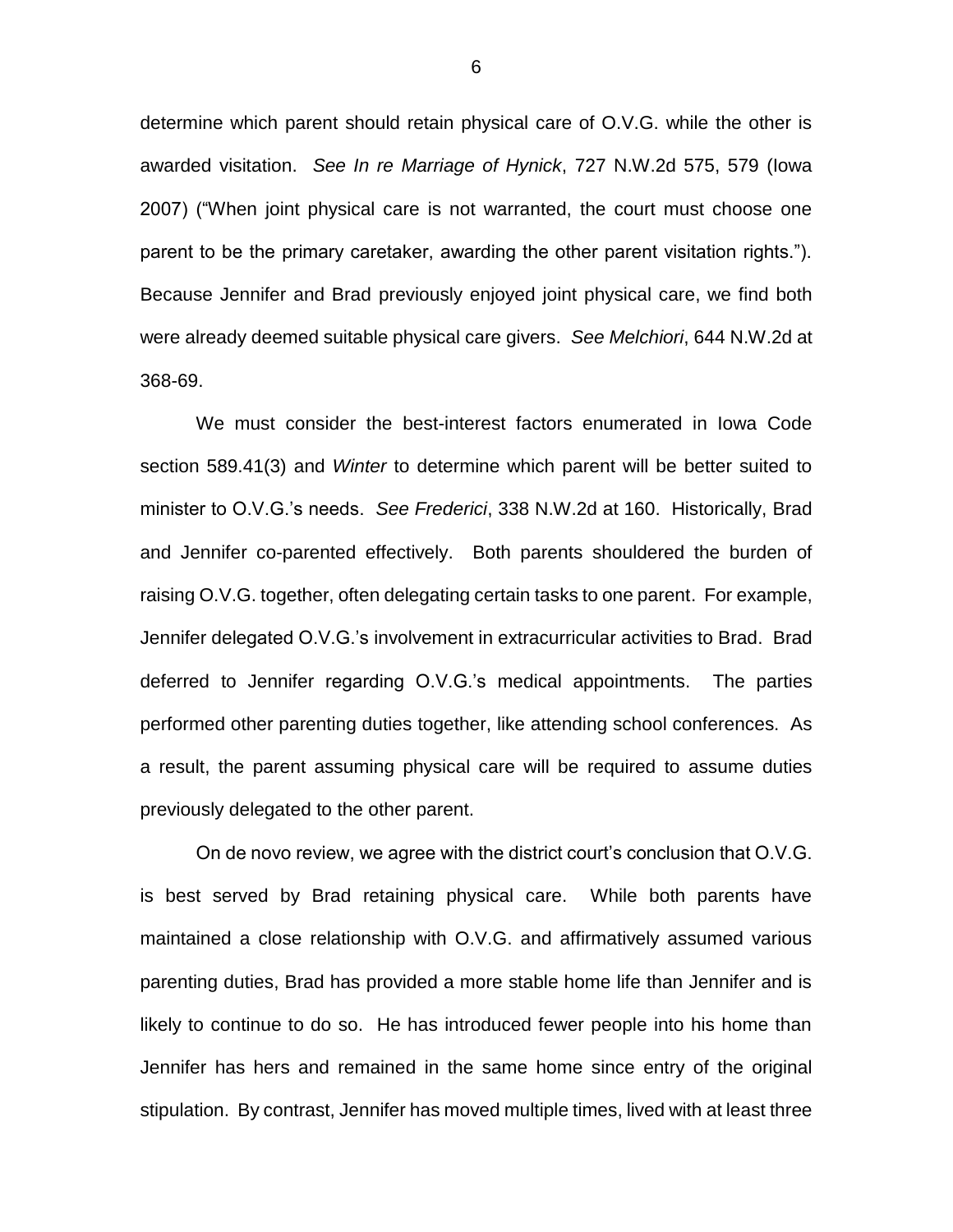romantic partners, and entered into an abusive relationship resulting in acts of aggression in front of O.V.G. By placing O.V.G. with Brad, it is more likely she will be able to remain in the same school, remain in close proximity to her extended family, and remain involved in her extracurricular activities. Certainly, Brad will be required to take on parenting duties Jennifer previously attended to, such as attending O.V.G.'s health appointments, but he testified he will be able to do so due to his work's flexibility. When Brad is not available, he has extended family in the Waterloo area to help. Additionally, with O.V.G. in Brad's care, she will be able to continue to see the same physicians and dentist that are already aware of her medical and dental history.

Jennifer argues placing O.V.G. with Brad would separate her from her halfsiblings because four of O.V.G.'s six half-siblings remain in Jennifer's care. There is "a strong interest in keeping children of broken homes together" and this principle "govern[s] awards of physical care in cases of half siblings." *In re Marriage of Orte*, 389 N.W.2d 373, 374 (Iowa 1986). However, this principle does not mandate a parent with physical care of a half-sibling be awarded physical care of the child at issue despite other compelling factors militating against an award of physical care to that parent. *See, e.g.*, *In re Marriage of Jacobson*, No. 17-1040, 2018 WL 1633512, at \*4 (Iowa Ct. App. Apr. 4, 2018) ("[S]imply because one parent has physical care of a half-sibling does not mean the parent must have physical care of the child at issue."); *Moses v. White*, No. 17-0823, 2017 WL 5185450, at \*2 (Iowa Ct. App. Nov. 8, 2017); *Hyde v. Mann*, No. 16-1452, 2017 WL 2461611, at \*4 (Iowa Ct. App. June 7, 2017); *In re Marriage of Brauer*, 511 N.W.2d 645, 647 (Iowa Ct. App. 1993).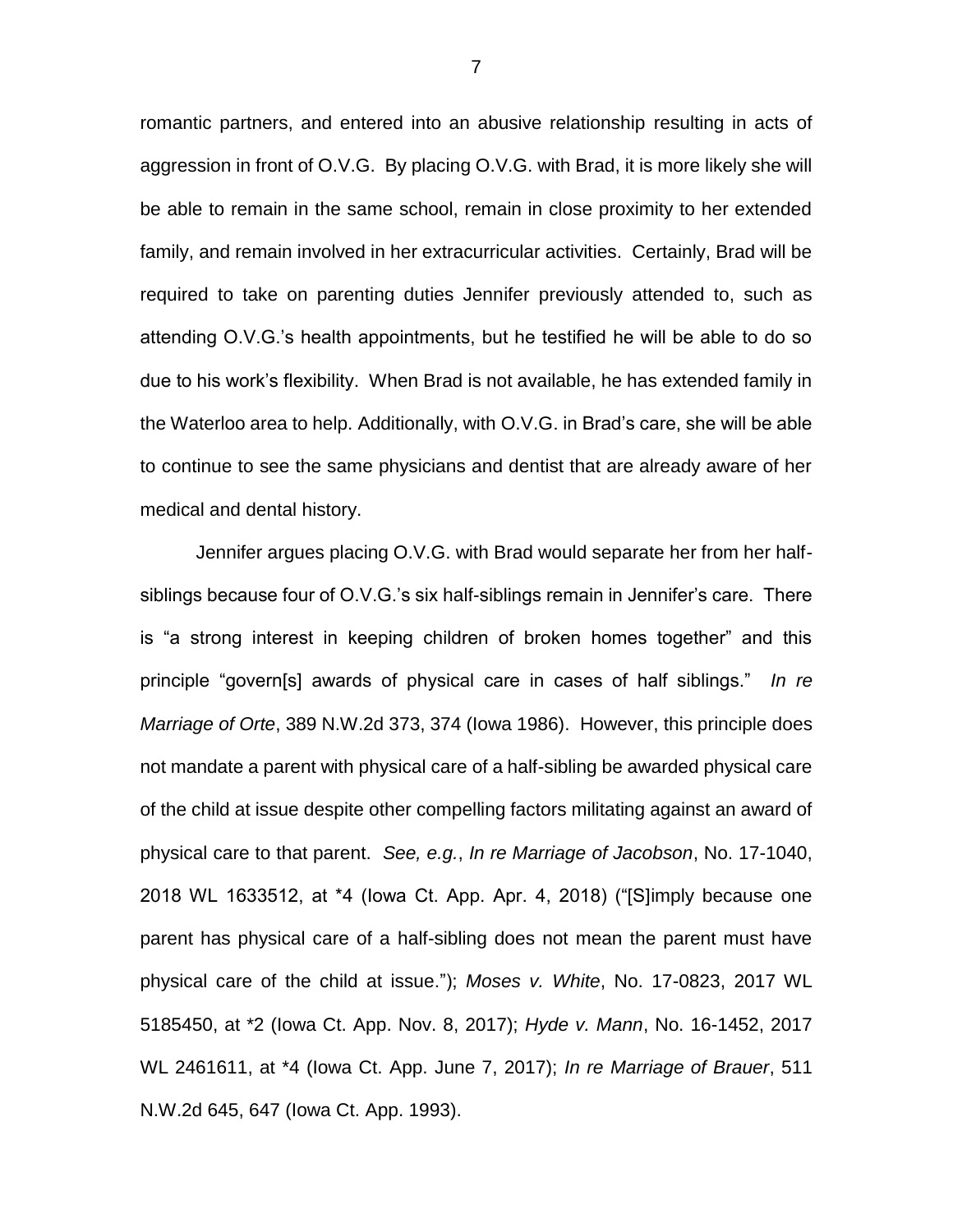Here, O.V.G.'s care was previously split between her parents' homes, already separating her from her half-siblings to an extent. Awarding Brad physical care will no doubt increase this separation. However, because O.V.G. previously spent roughly half her time away from her siblings and in Brad's care, any additional separation is unlikely to materially alter O.V.G.'s relationships with her half-siblings. The parties can reduce the amount of separation by scheduling O.V.G.'s visitation with Jennifer at times when her other children are present in her home. Given the relative stability of Brad's home and superior ability to care for O.V.G.'s future needs, we conclude it is in O.V.G.'s best interest for Brad to retain physical care despite the increased separation between O.V.G. and her halfsiblings.

Jennifer claims Brad made unsubstantiated claims about her to sway the court in his favor. She focuses on her mental-health evaluation submitted to the court by Brad from roughly a decade ago. This previous evaluation does not bear on our determination, and we do not consider it as a reflection of Jennifer's current mental health. She also argues the court should not consider the testimony of her ex-husbands because they have an interest in portraying her in a negative light. Even without consideration of the ex-husbands' testimony, we still conclude Brad can provide O.V.G. with superior care and affirm the district court's grant of physical care to Brad.

#### **B. Attorney Fees.**

"[T]he court may award the prevailing party reasonable attorney fees" in modification proceedings. Iowa Code § 600B.26. Jennifer contends given her financial need, the district court abused its discretion in denying her request for